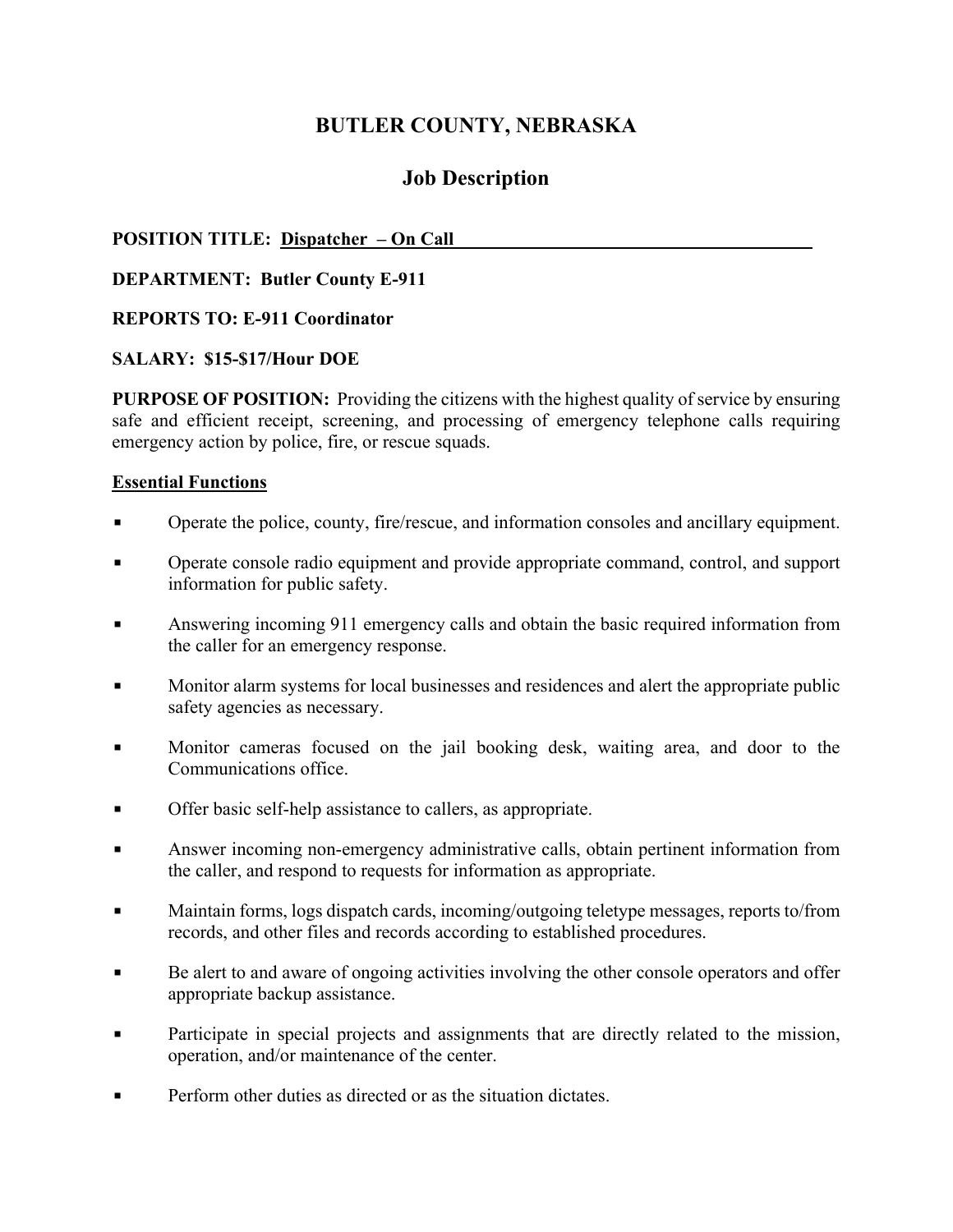### **Essential Knowledge, Experience, and Abilities**

- **▪** Ability to learn the care and operation of the Communications Division equipment, including computer input and retrieval procedures.
- **▪** Ability to learn and apply the policies, operating procedures, and methods utilized in the Communications Division.
- Ability to type accurately while conversing with callers.
- Ability to read, write, and speak the English language proficiently.
- Ability to read maps to determine exact location for dispatch.
- Ability to follow oral and written instructions.
- Ability to deal tactfully and efficiently with a variety of people, including those who are frightened, incoherent, hostile, or under great stress.
- **▪** Ability to respond rapidly and effectively to emergency situations and to maintain the emotional composure necessary to organize work and to maintain a high level of productivity during the periods of stress or high activity.
- **▪** Ability to handle and maintain confidential information.
- **▪** Ability to differentiate between an emergency and non-emergency call.
- Ability to distinguish colors on dispatching screens, status boards, etc.

## **Essential Education, Certifications, and Licenses**

- **▪** Must obtain certification in CPR within a time frame as established by the department.
- **▪** Must obtain NCIC certification for the teletype within a time frame as established by the department.
- **▪** Must obtain Emergency Medical Dispatching certification within a time frame as established by the department.

## **Essential Physical Demands and Typical Working Conditions**

- **▪** Must be able to work in a sitting position for an extended period of time.
- **▪** Must be able to speak clearly for accurate and efficient communication.
- **▪** Hearing must be normal in each ear and must meet requirements established by departmental policy.